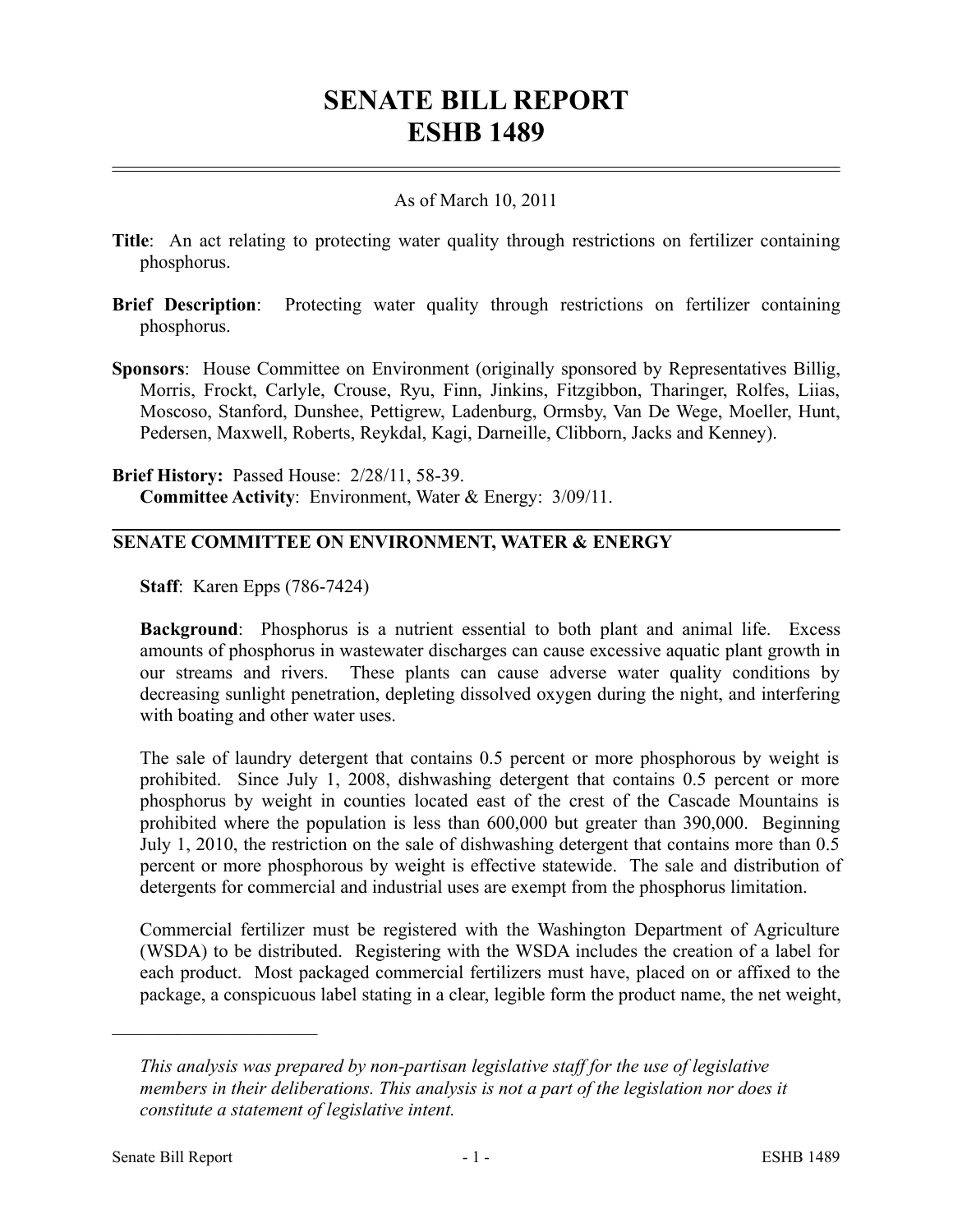the brand, and the grade. Both the registration form submitted to the WSDA and label must identify if the products are waste-derived fertilizers, micronutrient fertilizers, or fertilizer materials containing phosphate. It is unlawful to distribute misbranded commercial fertilizer.

**Summary of Bill**: Beginning on January 1, 2013, the sale and application of turf fertilizer that is labeled as containing phosphorus to turf is prohibited. Additionally, a person may not apply turf fertilizer to turf when the ground is frozen or intentionally apply turf fertilizer to an impervious surface. These prohibitions do not apply if the fertilizer is being used to establish or repair grass during a growing season, for adding phosphorus to soils with deficient plantavailable phosphorus levels, or for application to pasture lands, houseplants, flower or vegetable gardens, or agricultural or silvicultural lands. Retailers may not display turf fertilizers labeled as containing phosphorus unless the product is also labeled for one of the permitted uses.

Local governments may adopt more restrictive ordinances on the use of phosphorouscontaining fertilizer. Local governments are not required to enforce or monitor compliance with the restrictions on the sale and application of turf fertilizer. Local governments may not adopt a local ordinance that is less restrictive than the sale and application of turf fertilizer restrictions contained in this act.

### **Appropriation**: None.

**Fiscal Note**: Available.

## **Committee/Commission/Task Force Created**: No.

**Effective Date**: The bill takes effect on January 1, 2013.

**Staff Summary of Public Testimony**: PRO: Phosphorus contributes to toxic algae blooms that are dangerous to our wildlife, pets, and people. It is a significant problem all over the state, particularly in Lake Spokane, Green Lake, and Lake Whatcom, but also in many other water bodies throughout our state. This bill will make our lakes and rivers cleaner and healthier by limiting the use of phosphorus in certain fertilizers, and provides that those users that need fertilizer with phosphorus will be able to continue using fertilizer with phosphorus. Phosphorus is not needed on healthy lawns, but it is often applied unnecessarily. In other states where this has been implemented there has been a reduction in phosphorus in the water and an improvement in water quality with no ill effects on lawns. This bill will deal with non-point pollutions without putting a burden onto our citizens, and will address one source of phosphorus that pollutes our rivers and lakes. This approach to controlling pollutants is applicable statewide. This is a cost-effective way to address this non-point pollution. This bill provides an easy way to reduce phosphorus loading in our fresh water bodies and make them safe for swimming, boating, and public use. Algae feeds on phosphorus. Algae blooms affect everyone who uses the lake. This is a proactive way to protect water quality. Recently, EPA has approved this type of legislation as a load reduction method in Total Maximum Daily Loads (TMDLs), which can save local jurisdictions hundreds of thousands of dollars in TMDL work. Organic formulation binds to the root hairs and the soil particles, so it is a low leachable phosphorus component. This bill will help with compliance with the TMDL on the Spokane River, and is modeled after a similar bill that passed in Wisconsin.